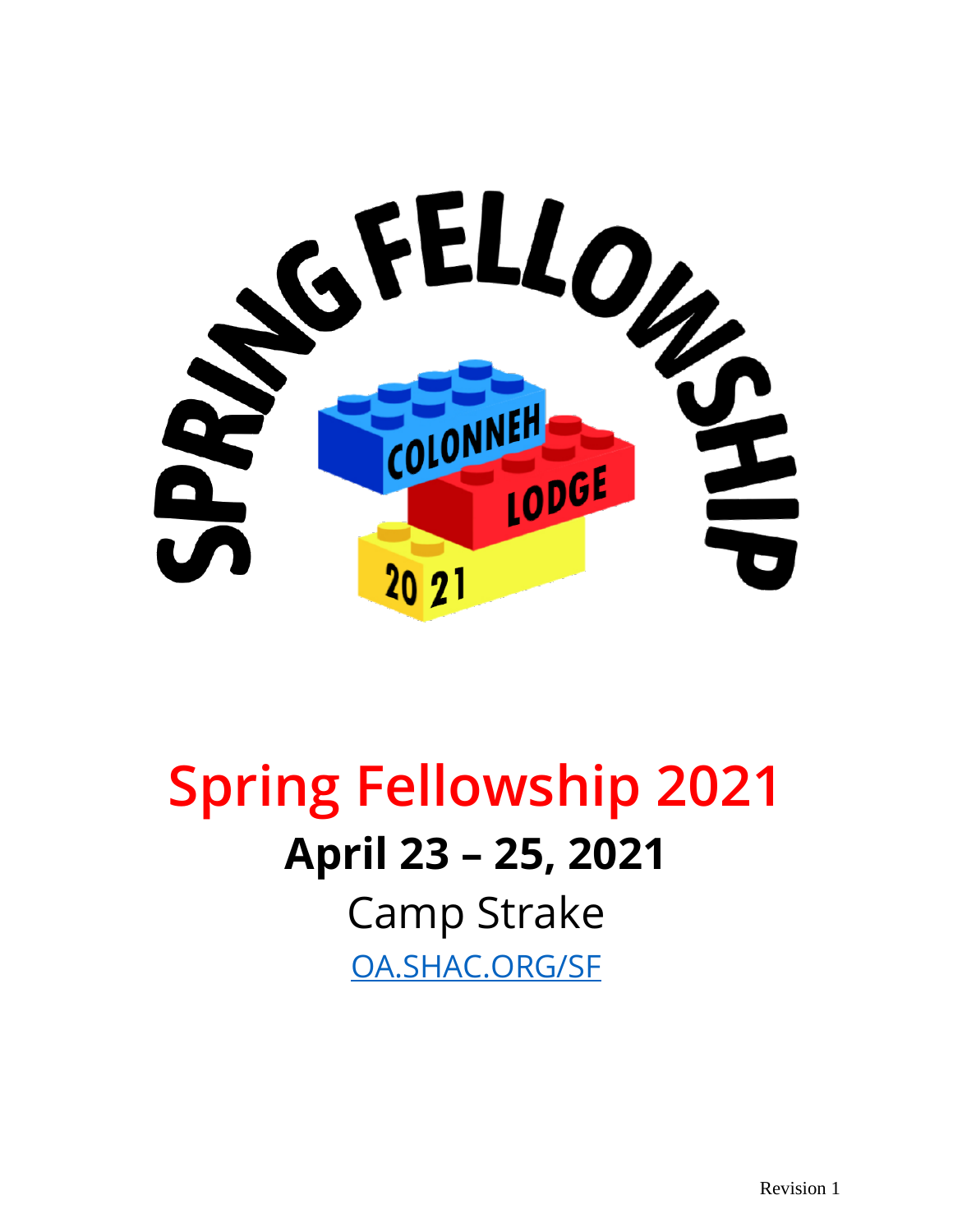

# **From the Officers**

<span id="page-1-0"></span>To those attending,

We are absolutely *thrilled* to be able to welcome you to Camp Strake's very first Spring Fellowship, taking place this April 23<sup>rd</sup> – 25<sup>th</sup>. Our event theme this year is Building a Brighter Future, a necessary step in coming back stronger as a lodge and brotherhood of cheerful service. This weekend, we have planned many opportunities to connect with old friends and make new ones, so we hope you get the chance to make the most of it and meet with Arrowmen across the lodge!

You may notice we are using as many parts of Camp Strake as we possibly can. Beyond the central grounds near the Grand Pavilion, we hope you'll join in the fun at all our activity areas and have a chance to see more during the Saturday morning run. Let's get back to the outdoors!

In this guide, you should find everything you need. We have included little things, like why we chose our theme, as well as standard camping information. If you have any questions, email **[fellowship@colonneh.org](mailto:fellowship@colonneh.org)** or find any of us at the event.

For the Arrowmen out there who've just recently undergone your Ordeal, one of our missions since taking office on January 1, 2021 has been to make sure you have the chance to experience everything the OA has to offer. For the troops joining us, we're sure you'll see Camp Strake has much to offer for any outdoors event. Finally, for the Vigil members, be sure to join in at the Vigil Dinner on Saturday. All in all, we are excited to welcome you to Spring Fellowship 2021, our premier spring event held at Camp Strake this weekend: April 23-25.

WWW,

Arman Tavallaei *Spring Fellowship Chairman*

Jake Whitley *Lodge Chief*

Josh Randolph *LVC – Inductions* Helen Elgie *LVC – Program*

Alexander Butler *LVC – Chapter Operations*

Brandon Liska-Womack *LVC – Service*

Hannah Liska-Womack *LVC – Administration*

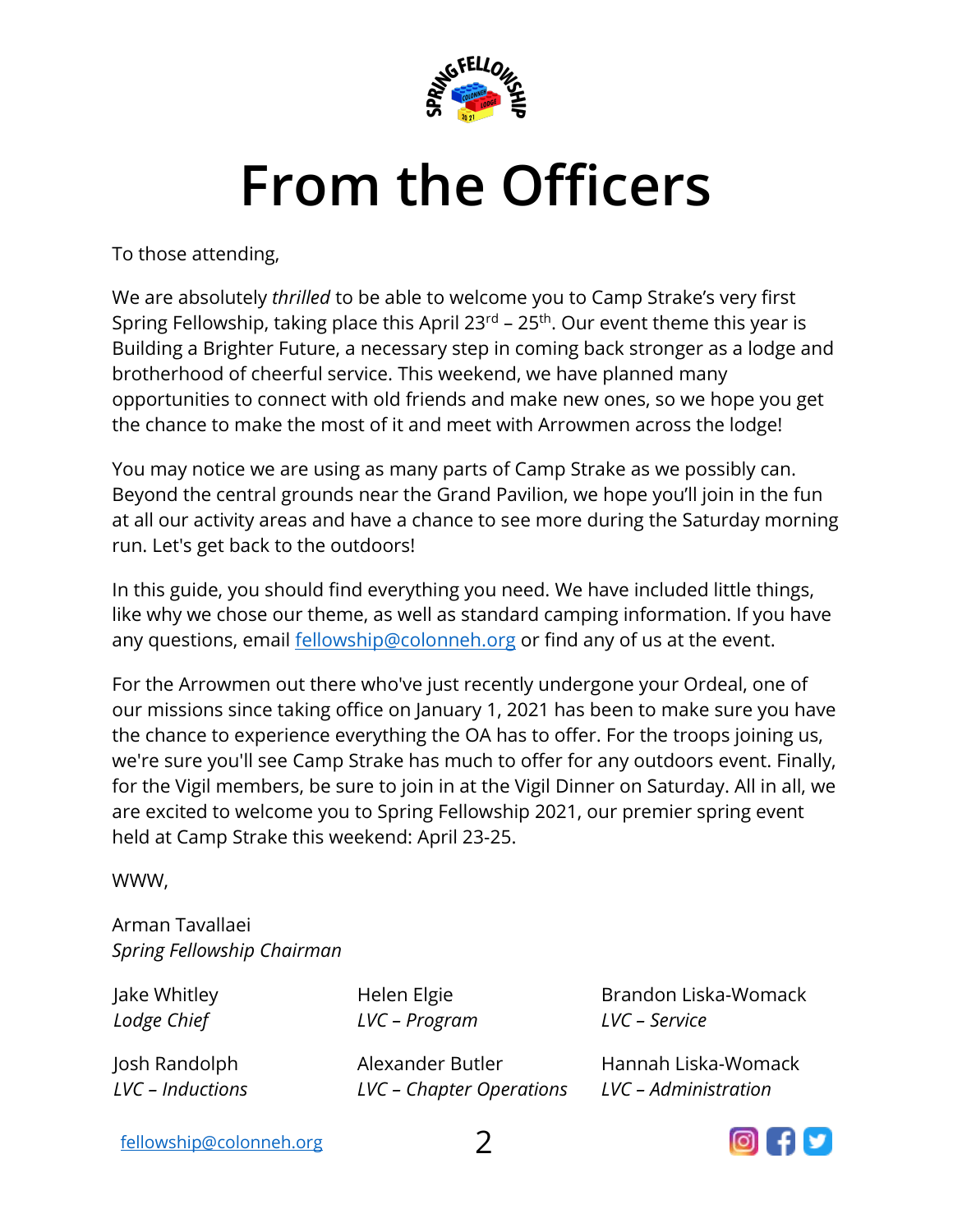

# <span id="page-2-0"></span>**Fellowship in a Pandemic**

Although we are holding our event at the end of April in 2021, over a year after the start of this pandemic, the safety of our members and friends in the Sam Houston Area Council still warrants some attention.

Considerable precautions have been made to keep everyone safe during these times, at each Colonneh Lodge event, and especially at Spring Fellowship 2021. Firstly, everyone is required to wear a mask that covers their mouth and nose **at all times** when not actively eating or drinking. Physical distancing of at least 6 feet will be enforced between members of separate cohorts. In addition, our Pre-screening form and medical screening process at Check-In mitigates possible entrance of the virus into our event. We know, however, that pre-screening cannot catch everybody.

Hand sanitizer and frequent handwashing will be avidly encouraged among all attendees, especially before and after mealtimes and activities. Meal lines have plexiglass separating servers from others. Community water coolers are also replaced by single-use water bottles. Any shared objects, such as markers or tables, will be sanitized between uses.

All of these items and expectations of attending Arrowmen will be covered in a **mandatory pre-event Safety and Orientation Meeting on April 20 th and 22nd .** Attendees need only attend **one** of these sessions (not both, as they are identical).

If you would like to see our extensive safety plan which includes more details regarding COVID-19 and other safety protocols and procedures, you may contact [health.safety@colonneh.org.](mailto:health.safety@colonneh.org)

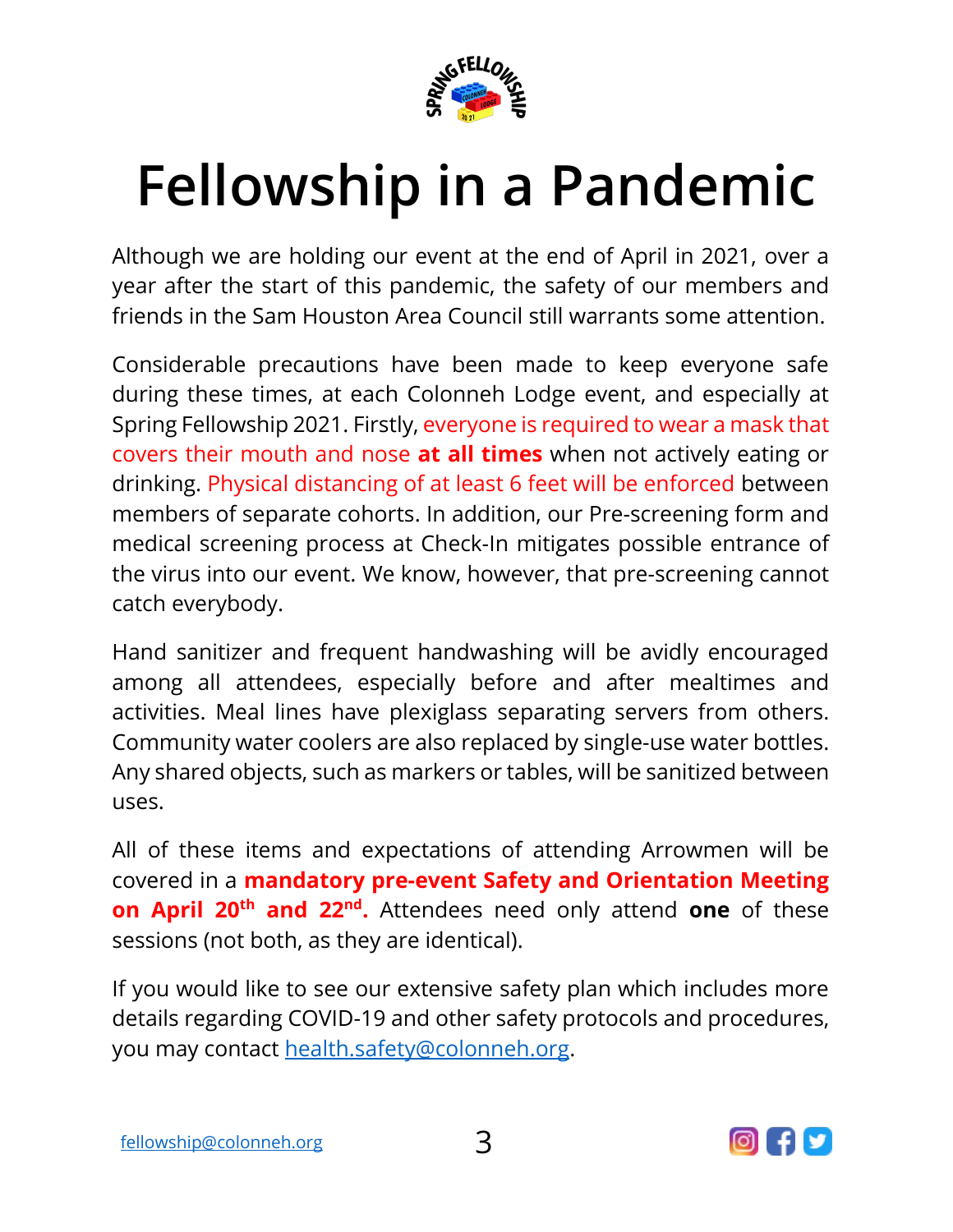

# <span id="page-3-0"></span>**Table of Contents**

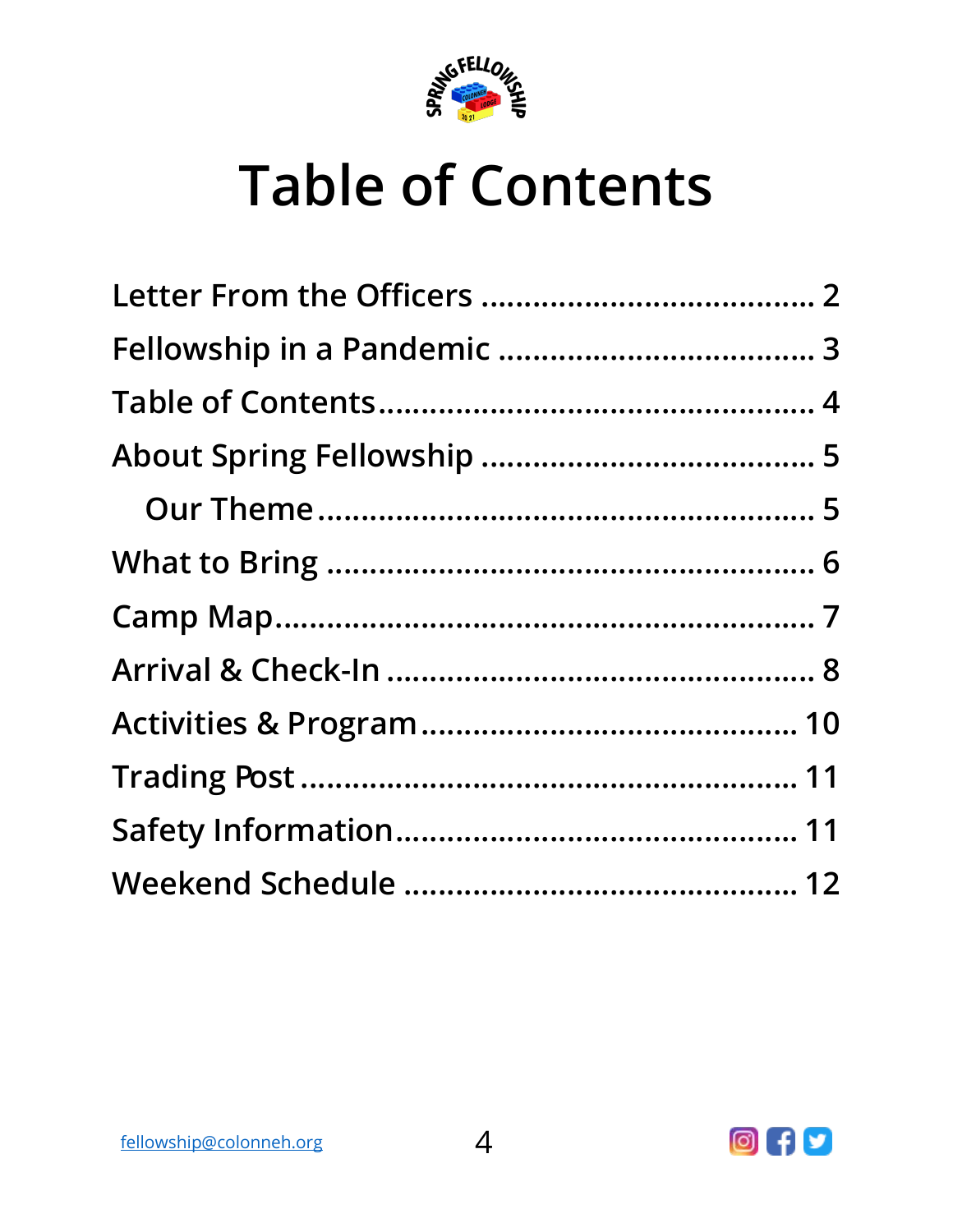

# <span id="page-4-0"></span>**About Spring Fellowship**

### **What**

Spring Fellowship is Colonneh Lodge's premier spring event. It is a weekend jam-packed full of service, fellowship, games, competitions, food, and more.

### **Who**

Registered Arrowmen, units attending Summer Camp in 2021 at Camp Strake, and guests of Colonneh Lodge

### **Where**

**Camp Strake** 2020 Camp Strake Rd Coldspring, TX 77331

# **When**

**April 23 - 25, 2021**

### *More Information* [oa.shac.org/sf](http://oa.shac.org/SF)

#### <span id="page-4-1"></span>**Our Theme**

This year, we are looking forward to Colonneh Lodge's bright future.

Together, we can rebuild and rise. Together, we can build the steps to our vision—to a brighter future.

As Arrowmen, we are qualified alone as honor campers and virtuous Scouts. But together, as an organization, we can grow stronger. This year is about the resilience we all share: about coming back stronger together.

A high performing lodge does not just appear out of thin air, however. Our Lodge needs to know where it is going before it can reach a great future. We, together, can build that brighter future.

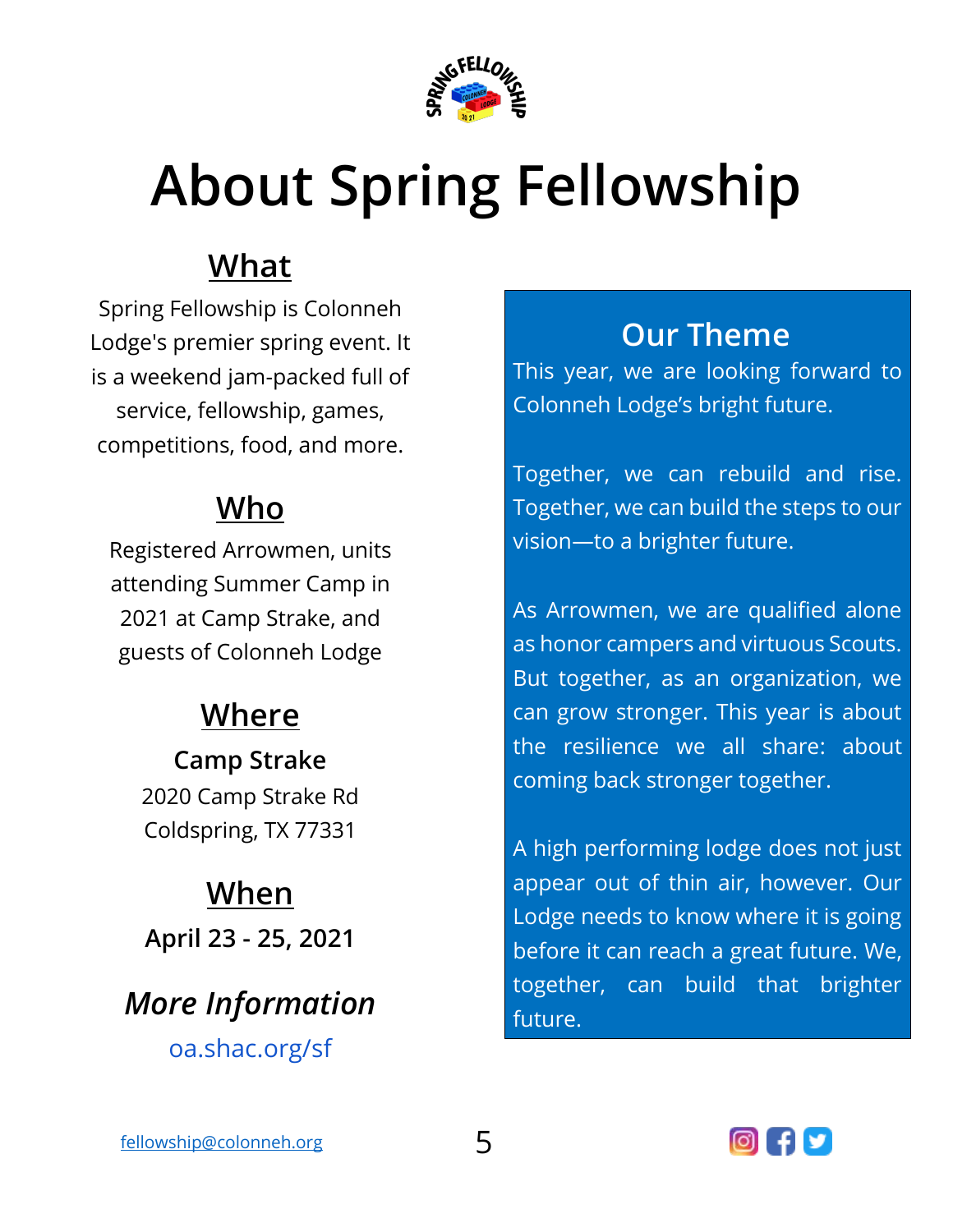

# **What to Bring**

<span id="page-5-0"></span>Please note this is not an exhaustive list. Use your camping experience to determine any other items you may need. Attendees not possessing items in red will not be allowed to enter camp under any circumstances.

#### **Everyone**

- Signed Pre-Event Medical Screening Form [\[Link\]](https://drive.google.com/file/d/1TePzoWHdCldDQA-eTh42YVlFDj2-faYP/view?usp=sharing)
- Signed COVID-19 "At-Risk" Camp Participant Statement [\[Link\]](https://drive.google.com/file/d/1DRgkBlR--zjmlJvzk1rQ1RRE8e_lIz5s/view?usp=sharing)
- BSA Annual Health and Medical Record (Parts A & B) [\[Link\]](https://filestore.scouting.org/filestore/HealthSafety/pdf/680-001_AB.pdf)
- Field Uniform
- Activity Uniform(s)
- OA Sash (For Arrowmen)
- Water Bottle
- **Swimsuit** and Towel (if participating in Aquatics)
- Personal Medications (must be listed on medical form)
- Building-Block–Themed Items (such as LEGO<sup>®</sup> bricks, optional)
- **White or Light-Colored T-Shirt** (if participating in 5.137K Color Run)
- Smartphone or Camera
- Watch
- Flashlight
- Camp Map (found in this guide)
- Spending Money (for Trading Post)

# **Full Weekend**

- Tent
- Sleeping Bag, Pad, and Pillow
- Sleepwear
- Weather-appropriate Clothing
- 2–3 pairs of Underwear
- 2–3 pairs of Socks
- Rain Gear
- Toiletries
- Towel

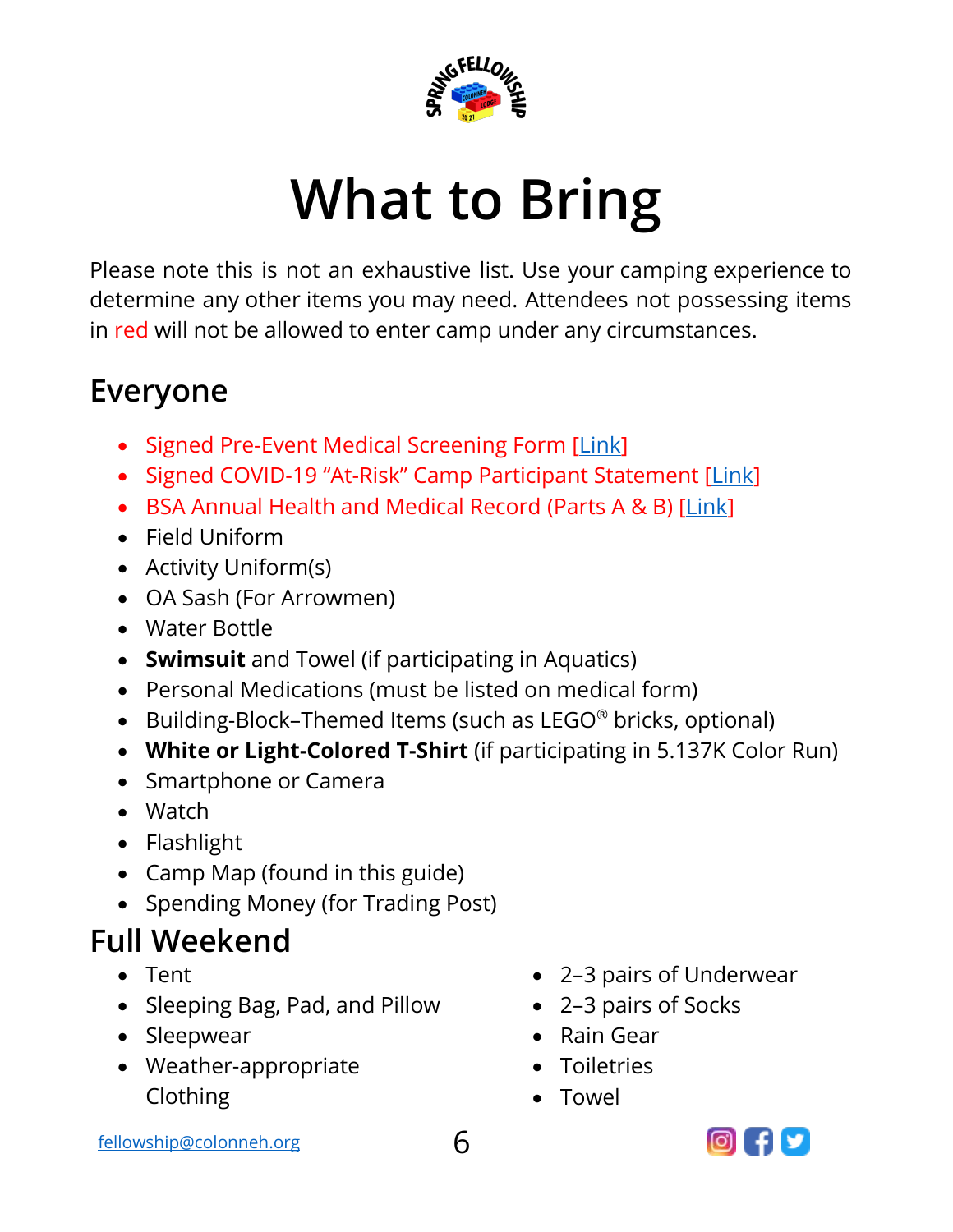<span id="page-6-0"></span>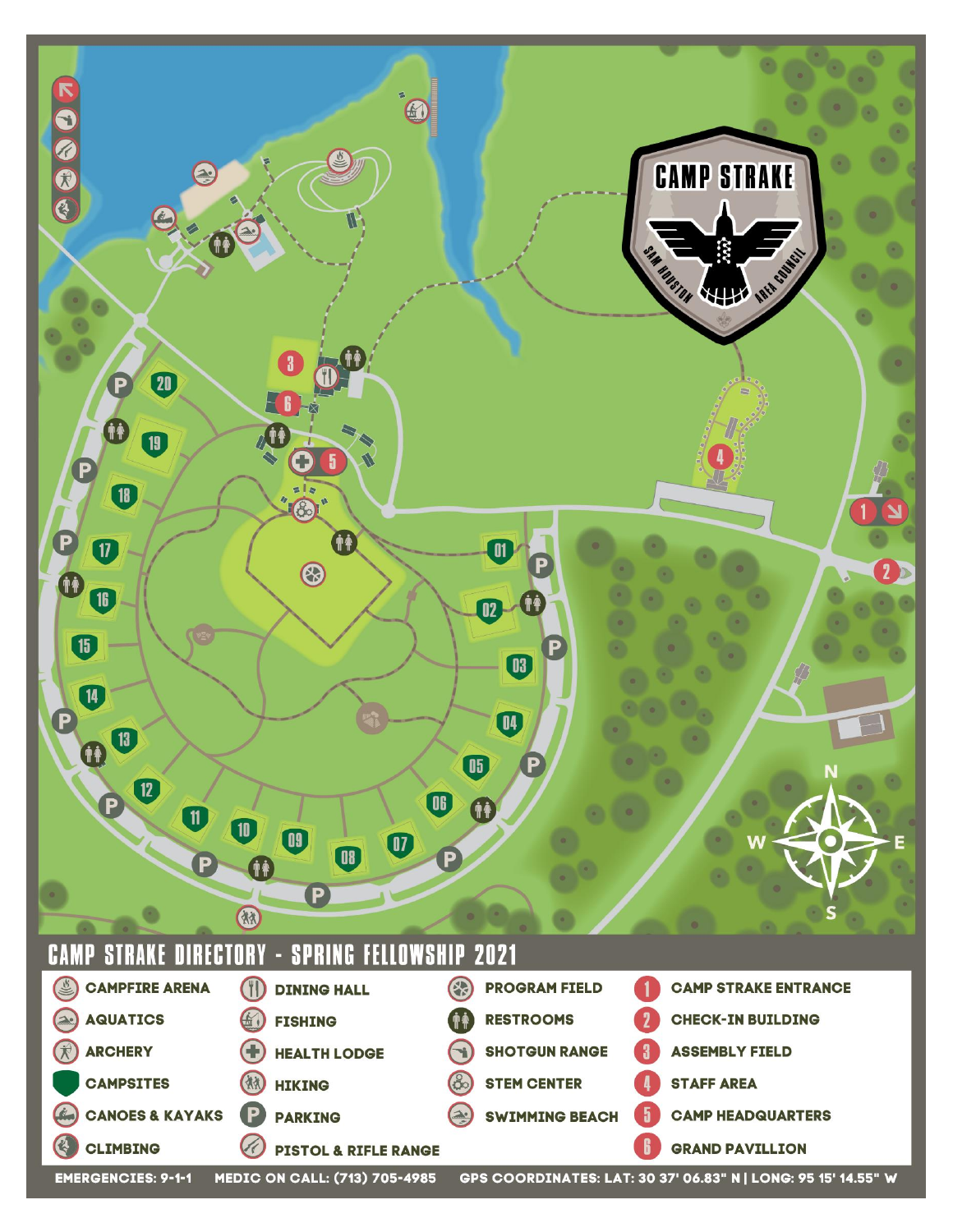

# **Arrival & Check-In**

#### <span id="page-7-0"></span>**Travel**

Travel to and from Spring Fellowship is the responsibility of the guest. Due to COVID-19, we do not recommend carpooling. Personal vehicles are welcome at the event. However, please understand Camp Strake is a "walking camp" which means on-site transportation is limited to walking unless given expressed permission by key staff.

### **Check-In Times**

Check-in will be conducted from 6:30 PM to 10:30 PM on Friday, April 23rd and from 7:30 AM to 5:00 PM on Saturday, April 24<sup>th</sup> in the Camp Check-In Building. Please do not arrive earlier or later than the times above, as we will not be prepared to check you in.

### **Materials**

All guests will receive a wristband and program with important information at check-in. It is important all guests keep both items with them at all times.

#### **Documents andFees**

To check in, please bring a copy of your BSA Annual Health and Medical Record, Parts A and B. You will also need the required Pre-Event Medical Screening Form and COVID-19 "At-Risk" Camp Participant Statement. Arrowmen who have not paid their 2021 Colonneh Lodge Dues will be required to pay these to participate in Spring Fellowship. [\(oa.shac.org/dues\)](https://oa.shac.org/dues)

**Remember: Wear the flap, pay the dues!**



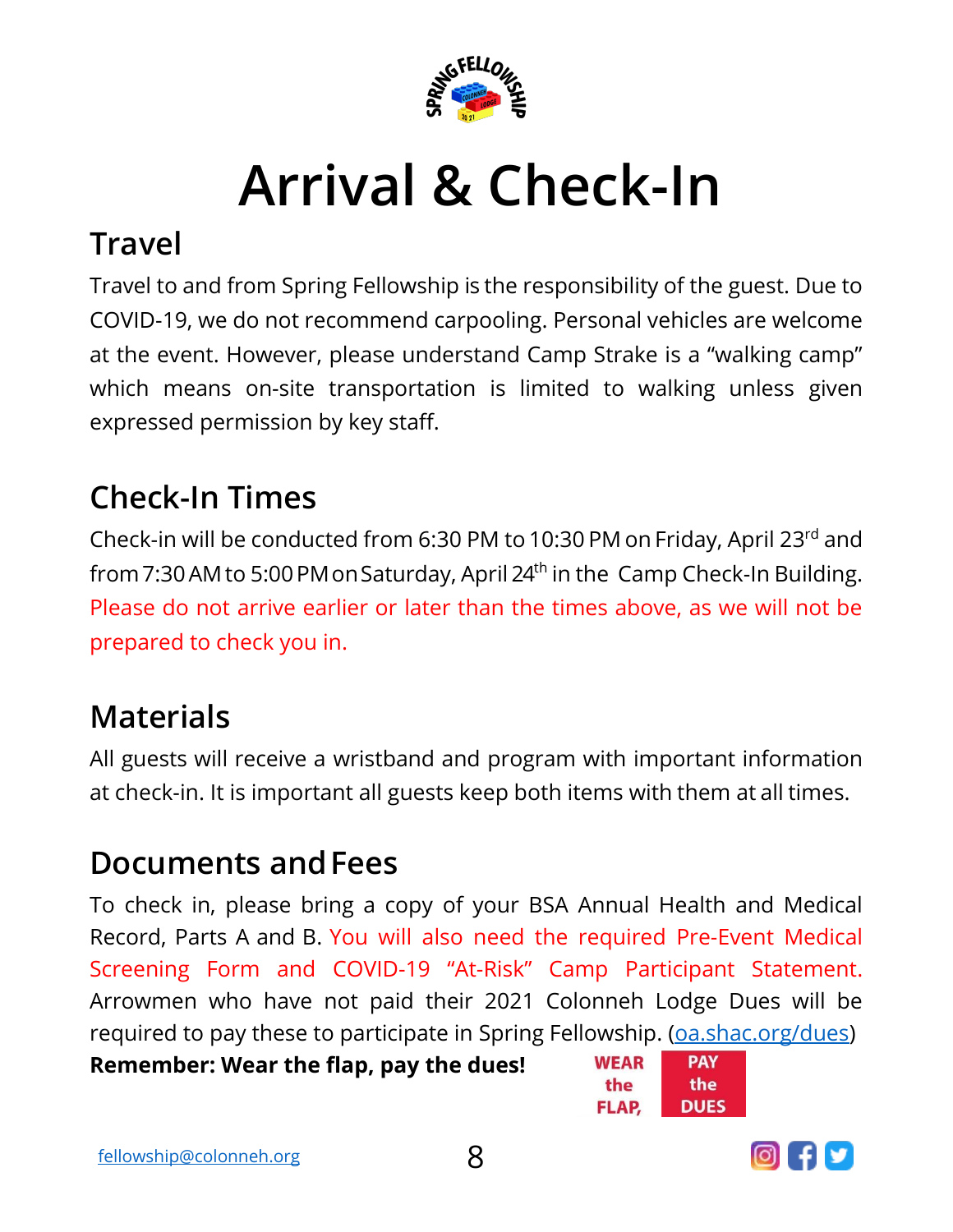

#### **Procedure**

Check-in will be located at the Camp Check-In Building. Multiple lanes will process arrivals. When you approach a staff member, they will first check your temperature. Any temperature at or above 100°F will prompt migration to a secondary area where you will be rescreened. If you measure at or above 100°F a second time, you and all passengers will be asked to return home. Both the "At-Risk" Statement and Pre-Screening Form will also be taken at check-in.

#### **Campsite Assignments**

Campsite assignments for OA chapters and units will be announced via email before Friday night.

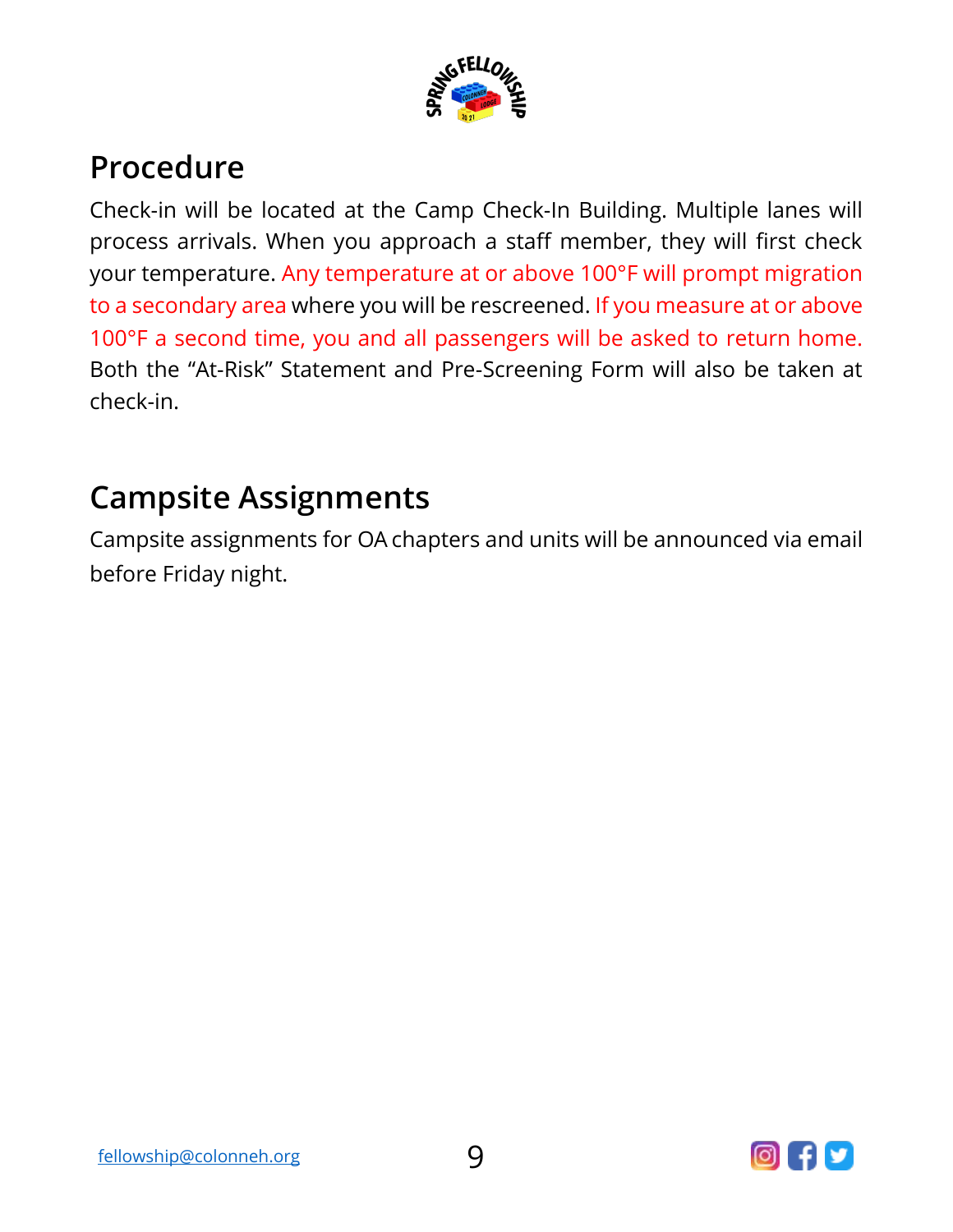

# **Activities & Program**

### <span id="page-9-0"></span>**Afternoon Activities**

Throughout the weekend, there will be a wide variety of games for everyone to enjoy. The Aquatics area\* will be open, so be sure to bring a swimsuit for our Cardboard Regatta Race, on-the-lake obstacle course, and more! Check out Camp Strake's shooting ranges by taking up some Cowboy Action Shooting, or make your way up the Climbing Tower. Take on your friends in a game of Kickball or Angry Ravens: Colored Building Block Edition. And for our creative folks, join in the fun at the STEM Center where building block designs will be put to the engineering test. **\*Those participating in aquatics activities will be required to do their swim test on-site first**

#### **Shows**

Spring Fellowship will kick off with our Opening Campfire on Friday night at the Arena. Find out who's who, where's where, and get a preview of the weekend's activities! On Saturday evening, the main show will be a time for fun and laughs as we share the weekend events and present awards. If you want to be in the show, let us know by sending a message to **fellowship@colonneh.org**.

### **American Indian Activities (AIA)**

A favorite activity at Spring Fellowship is seeing the inventive regalia and tireless efforts of those who drum, dance, or sing around the circle. The American Indian Activities Committee members will host a booth throughout the day for Arrowmen and non-Arrowmen alike to see how you can start your journey along the path of AIA. This is a great opportunity to learn how to drum, sing, or dance. Learn what it takes to build your own regalia, or just stop by the booth to catch a glimpse of our inspiring AIA members.

### **And Much More….**

We obviously can't cover everything that will be going on during this fun-filled weekend! The schedule you receive at check-in will have details on all the exciting things to do atSpring Fellowship 2021. Until then, checkout our social media pages [\(linked in footer\)](http://www.linktr.ee/oashac) to stay informed on all the activities Colonneh Lodge has to share!

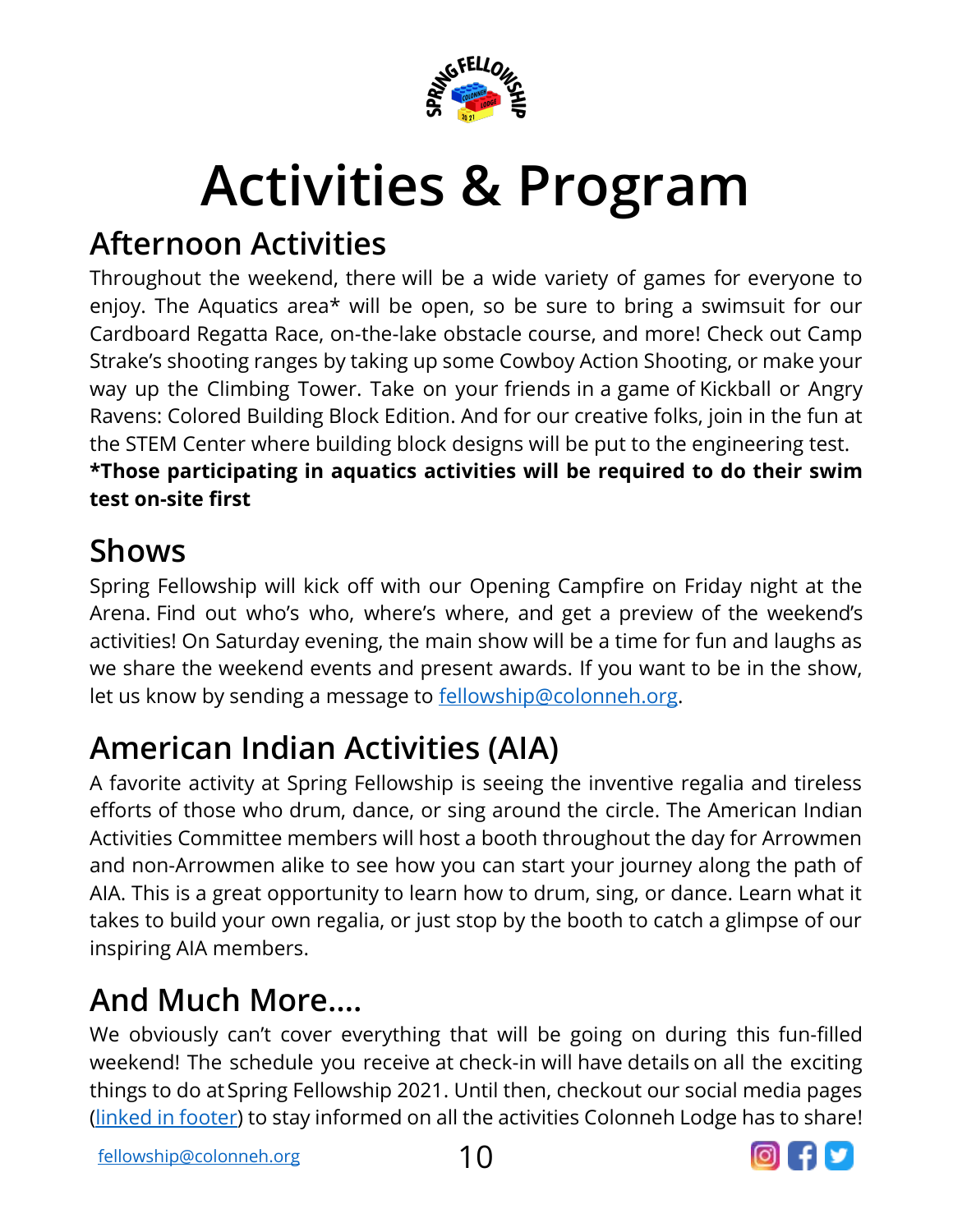

# **Trading Post**

<span id="page-10-0"></span>Colonneh Lodge's trading post is top-of-the-line, offering Order of the Arrow merchandise at affordable prices. Stop by to pick up your limited-edition patch sets, belt buckles, shirts, OA gear, and so much more.

Thetrading post will be open Friday evening 7:00 PM to 9:00 PM. Pick up preorders and event T-shirts then! It will also be open on Saturday from 8:30 AM to 11:30 PM and from 1:30 PM to 6:30 PM, re-opening after the Saturday Closing Campfire and staying open until 11:00 PM Saturday.

# <span id="page-10-1"></span>**Safety Information**

- **If you hear 2 airhorn blasts, go to Grand Pavilion (#6) immediately.**
- **In a life or death situation: Call 911 first, then the camp medic.**
- **If you need to leave camp: Check out at camp office.**
- **Remember to drink plenty of water.**

#### **Emergency Contacts**

| <b>Medic Needs:</b>                                                      | <b>Tom White</b>  | 713-705-4985 |
|--------------------------------------------------------------------------|-------------------|--------------|
| <b>Admin Needs:</b>                                                      | <b>Ted Butler</b> | 832-289-8561 |
| <b>Program Needs:</b>                                                    | James Kennedy     | 832-278-7688 |
| *As these contacts are over 21, please note Youth Protection guidelines* |                   |              |

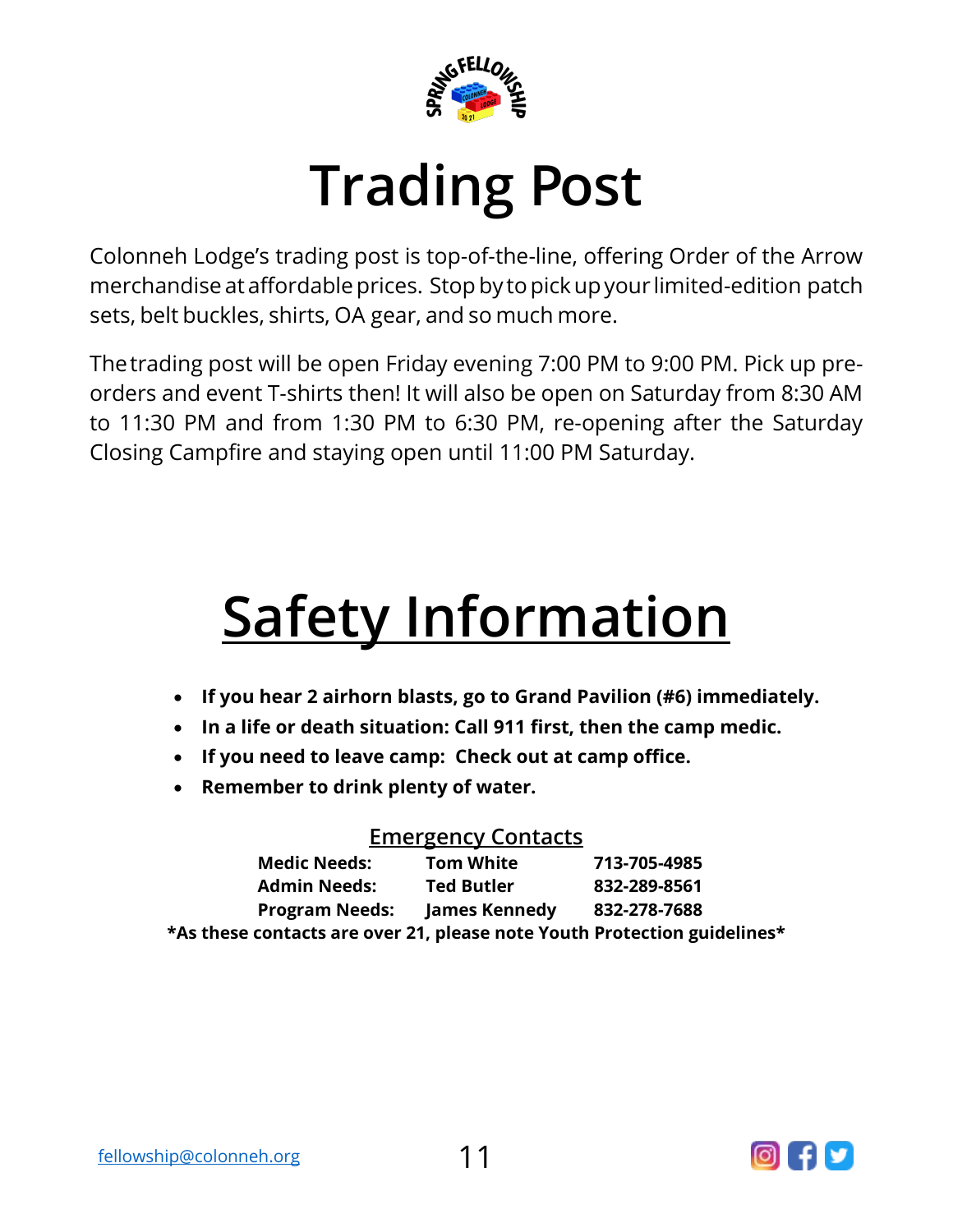

# **Weekend Schedule**

### <span id="page-11-0"></span>**Friday – April 23, 2021**

| <b>Start</b> | <b>End</b>            | <b>Event</b>                                    | <b>Location</b>       |                                                                                                                                                                                                                                                                                                                                                     |
|--------------|-----------------------|-------------------------------------------------|-----------------------|-----------------------------------------------------------------------------------------------------------------------------------------------------------------------------------------------------------------------------------------------------------------------------------------------------------------------------------------------------|
| 6:30 PM      | 10:30 PM $ $ Check-in |                                                 | Check-In Building     | $\overline{2}$                                                                                                                                                                                                                                                                                                                                      |
| 7:00 PM      |                       | 9:00 PM Evening Activities                      | <b>Assembly Field</b> | 3                                                                                                                                                                                                                                                                                                                                                   |
|              |                       | 9:30 PM   10:15 PM   Opening Campfire           | Arena                 | $\begin{picture}(42,10) \put(0,0){\line(1,0){10}} \put(15,0){\line(1,0){10}} \put(15,0){\line(1,0){10}} \put(15,0){\line(1,0){10}} \put(15,0){\line(1,0){10}} \put(15,0){\line(1,0){10}} \put(15,0){\line(1,0){10}} \put(15,0){\line(1,0){10}} \put(15,0){\line(1,0){10}} \put(15,0){\line(1,0){10}} \put(15,0){\line(1,0){10}} \put(15,0){\line(1$ |
| 10:15 PM     |                       | 10:30 PM   Ice Cream Social                     | <b>Grand Pavilion</b> | 6                                                                                                                                                                                                                                                                                                                                                   |
|              |                       | 10:30 PM   11:00 PM   Unit/Chapter Leaders Meet | <b>Dining Hall</b>    | H                                                                                                                                                                                                                                                                                                                                                   |
| 11:00 PM     |                       | <b>Staff Meeting</b>                            | <b>Dining Hall</b>    |                                                                                                                                                                                                                                                                                                                                                     |
| 12:00 AM     |                       | Lights-out                                      |                       |                                                                                                                                                                                                                                                                                                                                                     |

### **Saturday – April 24, 2021**

| <b>Start</b> | <b>End</b> | <b>Event</b>                    | <b>Location</b>       |                           |
|--------------|------------|---------------------------------|-----------------------|---------------------------|
| 6:15 AM      |            | 5.137K Color Run                | <b>Grand Pavilion</b> | 6                         |
| 7:00 AM      | 8:00 AM    | <b>Breakfast</b>                | <b>Grand Pavilion</b> | 6                         |
| 7:30 AM      | 5:00 PM    | Check-in                        | Check-In Building     | $\overline{2}$            |
| 8:30 AM      | 11:30 AM   | Service Projects                | Around Camp           |                           |
| 10:00 AM     | 10:50 AM   | Survival Skills <sup>†</sup>    | <b>Assembly Field</b> | 3                         |
| 11:45 AM     | 12:45 PM   | Brotherhood Talk (w/ Lunch)     | <b>STEM Center</b>    | $\bigotimes_{\mathbb{C}}$ |
| 11:45 AM     | 12:45 PM   | Lunch                           | <b>Grand Pavilion</b> | 6                         |
| 12:45 PM     | 6:45 PM    | <b>Afternoon Activities</b>     | Around Camp           |                           |
| 1:00 PM      | 1:50 PM    | Arrowman Challenge <sup>†</sup> | <b>Assembly Field</b> | 3                         |
| 1:30 PM      | 2:00 PM    | <b>AIA Etiquette Class</b>      | <b>Grand Pavilion</b> | 6                         |
| 2:00 PM      | 2:45 PM    | Cardboard Regatta               | Aquatics              | (20)                      |
| 3:00 PM      | 3:30 PM    | AIA Demonstration (Male)        | <b>Grand Pavilion</b> | 6                         |
| 3:30 PM      | 4:00 PM    | AIA Demonstration (Female)      | <b>Grand Pavilion</b> | 6                         |
| 6:00 PM      | 6:50 PM    | OA Cookoff <sup>t</sup>         | <b>Assembly Field</b> | 3                         |

[fellowship@colonneh.org](mailto:fellowship@colonneh.org) 12

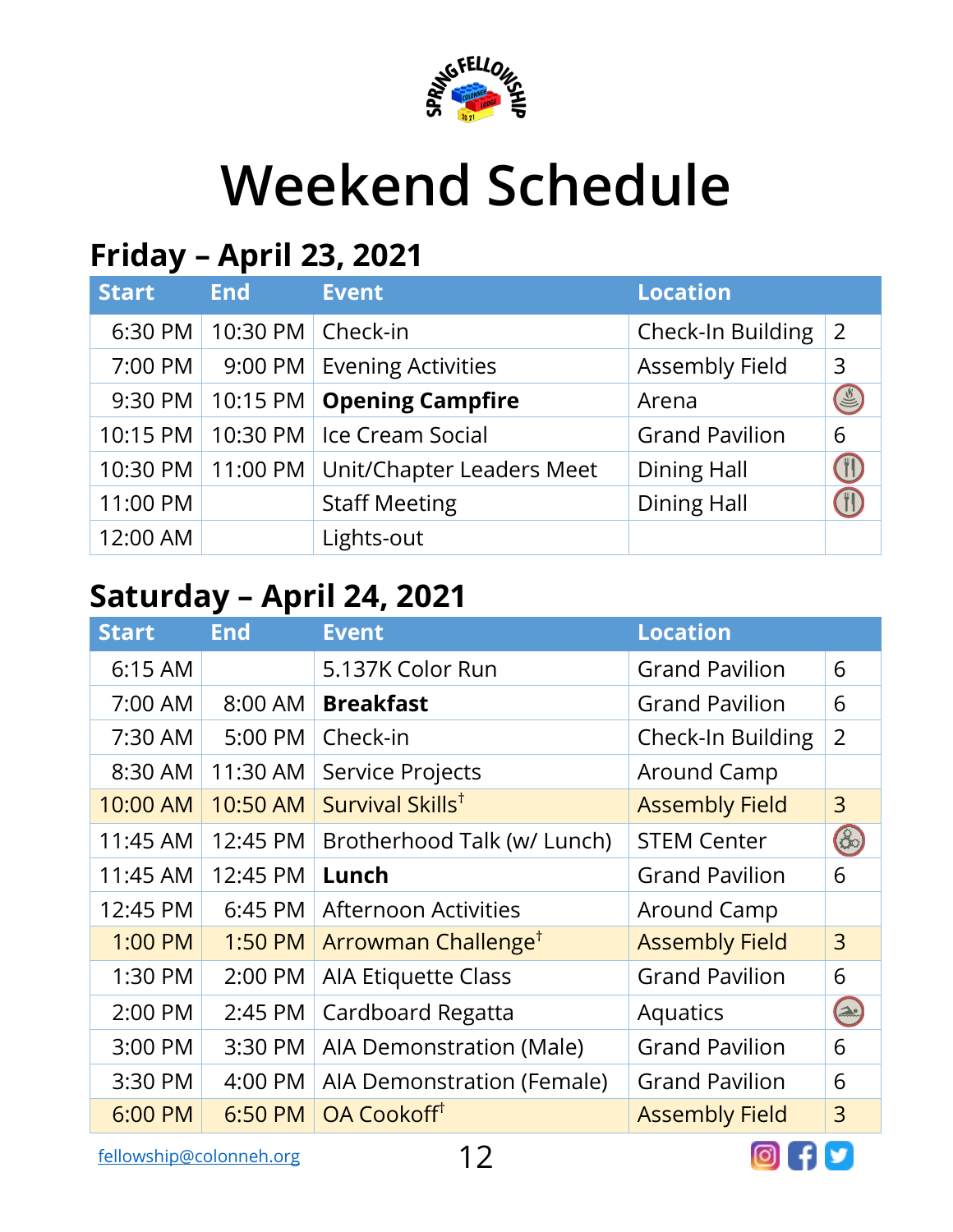

### **Saturday – April 24, 2021 (Continued)**

| <b>Start</b> | <b>End</b> | <b>Event</b>                | <b>Location</b>       |                                                                                                                                                                                                                                                                                                                                                     |
|--------------|------------|-----------------------------|-----------------------|-----------------------------------------------------------------------------------------------------------------------------------------------------------------------------------------------------------------------------------------------------------------------------------------------------------------------------------------------------|
| 6:45 PM      | 7:45 PM    | <b>Dinner</b>               | <b>Grand Pavilion</b> | 6                                                                                                                                                                                                                                                                                                                                                   |
| 6:45 PM      | 7:45 PM    | <b>Vigil Dinner</b>         | <b>STEM Center</b>    | 8 <sub>o</sub>                                                                                                                                                                                                                                                                                                                                      |
| 8:00 PM      | 9:15 PM    | <b>Closing Campfire</b>     | Arena                 | $\begin{picture}(42,10) \put(0,0){\line(1,0){10}} \put(15,0){\line(1,0){10}} \put(15,0){\line(1,0){10}} \put(15,0){\line(1,0){10}} \put(15,0){\line(1,0){10}} \put(15,0){\line(1,0){10}} \put(15,0){\line(1,0){10}} \put(15,0){\line(1,0){10}} \put(15,0){\line(1,0){10}} \put(15,0){\line(1,0){10}} \put(15,0){\line(1,0){10}} \put(15,0){\line(1$ |
| 9:15 PM      |            | Brotherhood Walk & Ceremony | Arena                 | $\begin{picture}(22,20) \put(0,0){\line(1,0){10}} \put(15,0){\line(1,0){10}} \put(15,0){\line(1,0){10}} \put(15,0){\line(1,0){10}} \put(15,0){\line(1,0){10}} \put(15,0){\line(1,0){10}} \put(15,0){\line(1,0){10}} \put(15,0){\line(1,0){10}} \put(15,0){\line(1,0){10}} \put(15,0){\line(1,0){10}} \put(15,0){\line(1,0){10}} \put(15,0){\line(1$ |
| 9:15 PM      |            | Powwow (AIA)                | <b>Grand Pavilion</b> | 6                                                                                                                                                                                                                                                                                                                                                   |
| 9:45 PM      | 11:00 PM   | <b>Evening Activities</b>   | <b>Assembly Field</b> | 3                                                                                                                                                                                                                                                                                                                                                   |
| 9:45 PM      |            | Cracker-barrel              | <b>Dining Hall</b>    | $(\widehat{\mathbb{R}})$                                                                                                                                                                                                                                                                                                                            |
| 10:30 PM     |            | Lodge-wide Game             | Assembly Field        | $\overline{3}$                                                                                                                                                                                                                                                                                                                                      |
| 12:00 AM     |            | Lights-out                  |                       |                                                                                                                                                                                                                                                                                                                                                     |

#### **Sunday – April 25, 2021**

| <b>Start</b> | <b>End</b>         | <b>Event</b>                                       | <b>Location</b>       |   |
|--------------|--------------------|----------------------------------------------------|-----------------------|---|
| 8:00 AM      |                    | 9:00 AM   Breakfast                                | Grand Pavilion $ 6$   |   |
|              |                    | $9:00$ AM   10:30 AM   Clean-up Camp               | Around Camp           |   |
|              |                    | 10:30 AM   11:00 AM   Interfaith Service           | Assembly Field 3      |   |
| 11:00 AM     | $12:00 \text{ PM}$ | <b>Lodge Executive Committee</b><br><b>Meeting</b> | <b>Grand Pavilion</b> | 6 |
| 12:00 PM     |                    | <b>Participant Departure</b>                       | <b>Around Camp</b>    |   |

\*Times and Locations are subject to change

†Momentum: Discover events broadcast from Camp Strake. You are invited to attend

# **Sunday Specifics**

Because we are leaving camp on Sunday, we need your help cleaning up. After you've left for the day, there should be no evidence you were ever there: let's practice Leave No Trace. Specifics about chapter duties and procedures will be communicated at the Saturday-night Closing Campfire.

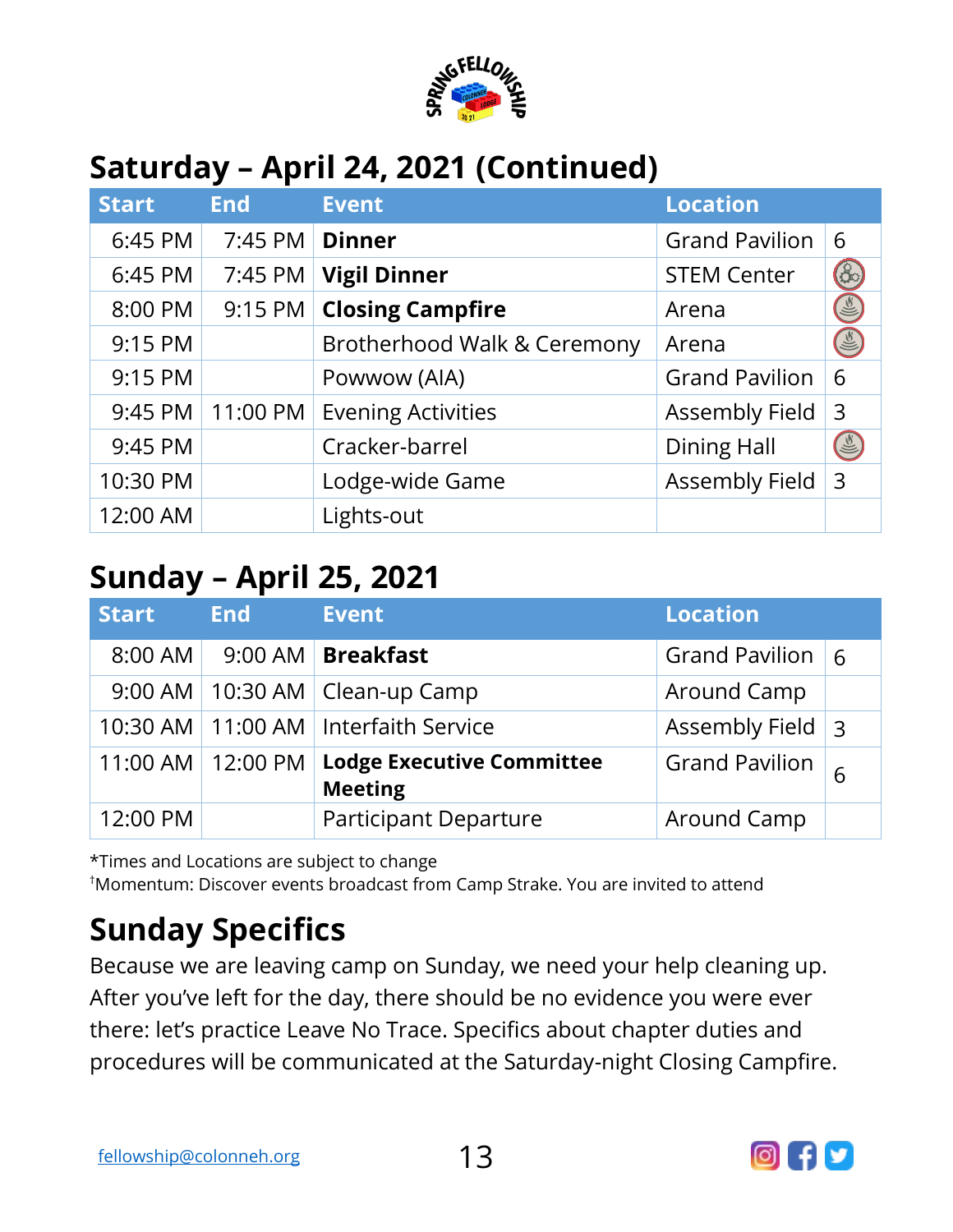

## **LEC Meeting**

All lodge officers and chapter chiefs (or designee) and their advisers are required to attend the **Lodge Executive Committee Meeting**; however, all Arrowmen are welcome and encouraged to attend this important planning and business meeting.

### **Momentum: Discover**

As part of a nation-wide virtual event, which Colonneh Arrowmen are encouraged to attend if unable to visit us in-person, Colonneh Lodge is representing the entire Southern Region. From Camp Strake, the Momentum: Discover team will be broadcasting some activities for this national event. These activities are denoted with a **†** symbol on the schedule, and you are most welcome to attend and see what they are all about!